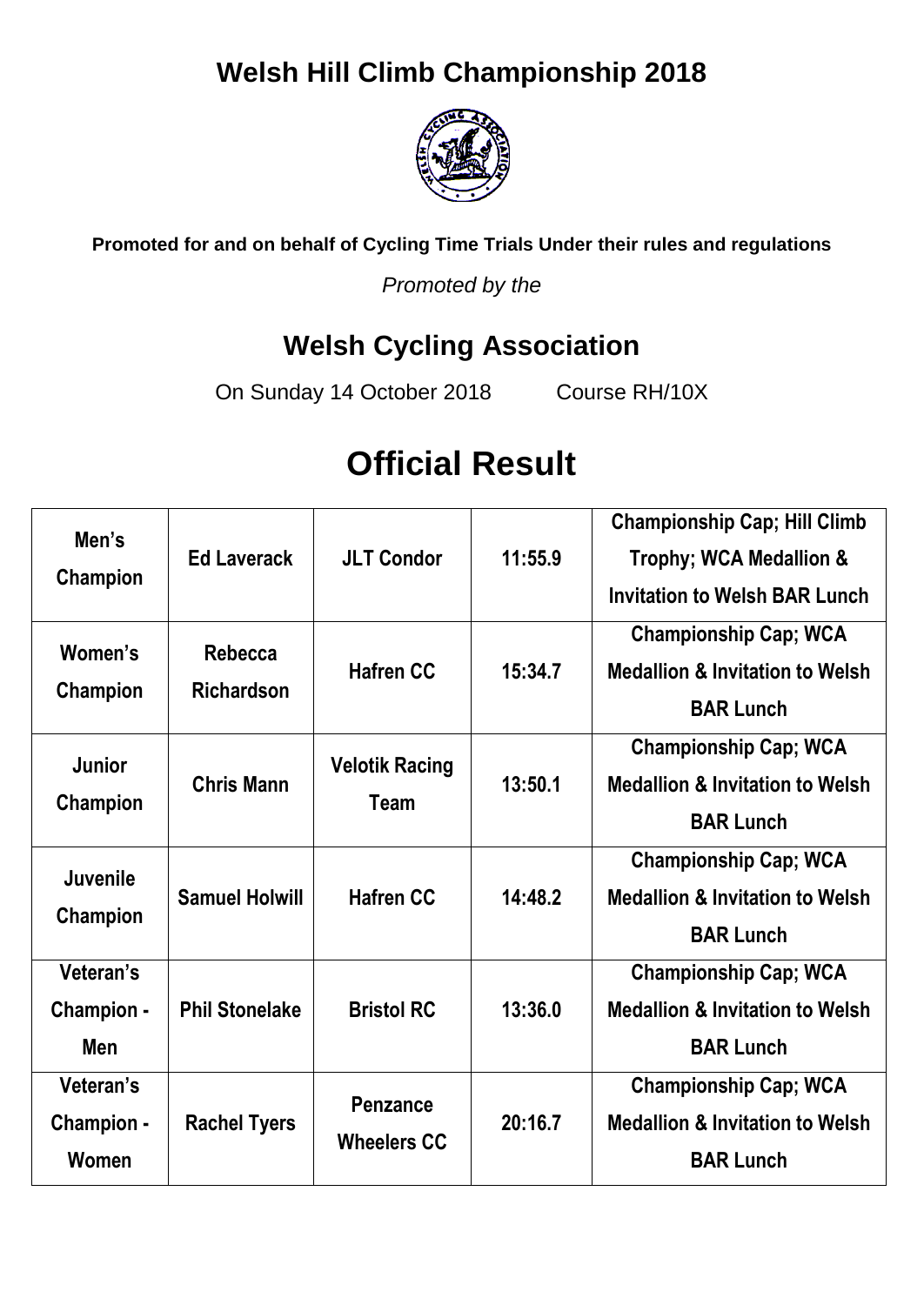# Other Awards

| 2 <sup>nd</sup> Fastest Man      | Dan Evans                  | <b>ASSOS Equipe UK</b>                                   | 11:56.3 | <b>WCA Medallion</b> |
|----------------------------------|----------------------------|----------------------------------------------------------|---------|----------------------|
| 3rd Fastest Man                  | <b>Sam</b><br>Lindsay      | 73Degrees CC,<br><b>WestSide Coaching</b>                | 13:01.0 | <b>WCA Medallion</b> |
| 2 <sup>nd</sup> Fastest<br>Woman | <b>Nicola</b><br>Juniper   | <b>Team Echelon</b>                                      | 15:35.8 | <b>WCA Medallion</b> |
| 3rd Fastest<br>Woman             | <b>Illi Gardner</b>        | <b>VELOFLOW CC</b>                                       | 15:53.0 | <b>WCA Medallion</b> |
| 2 <sup>nd</sup> Junior           | William<br><b>Truelove</b> | <b>Abergavenny RC</b>                                    | 14:15.8 | <b>WCA Medallion</b> |
| 3rd Junior                       | Aiden<br>O'Leary           | Rhos-on-Sea CC                                           | 15:00.4 | <b>WCA Medallion</b> |
| 2 <sup>nd</sup> Juvenile         | <b>Cyan Smith</b>          | <b>Energy Cycling</b><br><b>Club/Clwb Beicio</b><br>Egni | 14:59.3 | <b>WCA Medallion</b> |
| 3rd Juvenile                     | <b>Ben</b><br>Woodland     | <b>North Devon</b><br><b>Wheelers</b>                    | 15:29.8 | <b>WCA Medallion</b> |

#### **Welsh Points Competition**

Points are awarded in all the Welsh Championships (10, 25, 30, 50, 100, 12 Hour and Hill Climb) to riders from clubs affiliated to the Welsh Cycling Association. Riders in all Welsh Championship events count to the final total and awards are made to the six riders with the highest score.

The full result of this event is published on [www.southwalesdc.co.uk](file:///G:/WCA%20Promotions%202012/WCA%2025/www.southwalesdc.co.uk)

## **Your Timekeepers were**:

| <b>Start Timekeeper: -</b>       | Martyn Heritage-Owen | <b>Bush Healthcare</b>   |  |
|----------------------------------|----------------------|--------------------------|--|
| <b>Starter Asst -</b>            | Dave Brice           | Bynea CC                 |  |
| Finish Timekeeper: - Robin Field |                      | Cardiff Byways CC        |  |
| Recorder: -                      | Norman James         | <b>Ogmore Valley Whs</b> |  |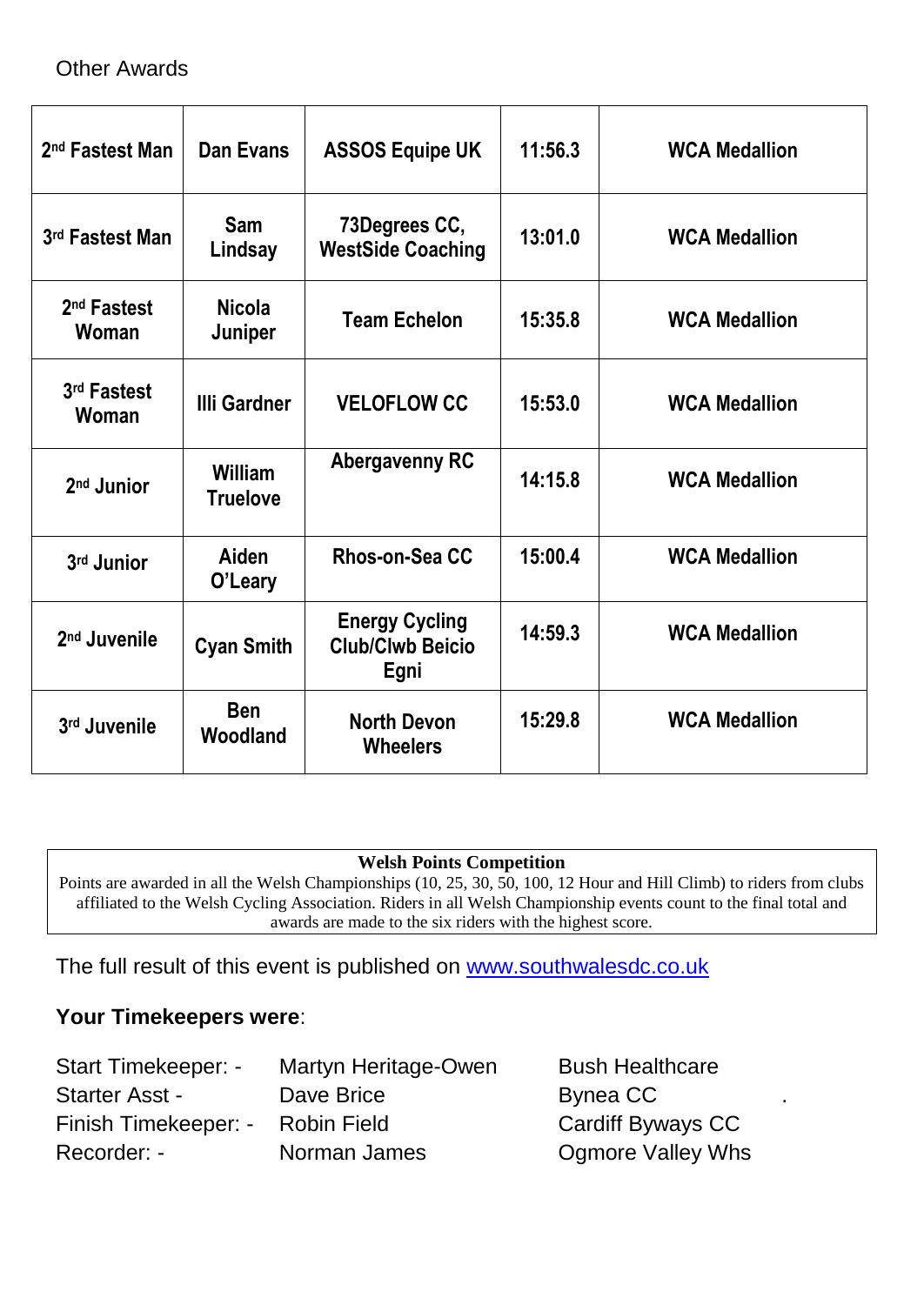## **Computer Data Entry**

# **Catering:**

Frances Field **Cardiff Byways CC** 

Sharon Preddy Sharon Preddy Catering

When the going gets tough (continued from Welsh CA 100……) Was it Hurricane Hugo or Storm Stephen? – I don't know what the particular system of weather was called but it was very unpleasant this weekend. The dangerously strong gusts had abated fortunately but some people had nigh on impossible journeys due to the storm damage. Thanks very much for everyone who succeeded in getting here and riding – you made the event the success it was.

We agreed to award Champion's Caps to the Fastest Man and Woman Vet this year just for this event.

A special Honorary Champion's Cap was awarded to Dai Parry of Cwmcarn

Paragon, 56 years after his last Championship success – you are a true champion in our eyes Dai!

With a few organisational tweaks I hope next year's event will be as successful and see an even bigger entry!

Robin.

The Welsh Hill Climb Champions and all Medallion winners (including Celtic Series prizewinners) will be presented with their awards at the Annual Welsh BAR Lunch.

**Sunday 4 November 2018 at the TRW Club Resolven.** Tickets are available from me at the discounted price of £15

Event Secretary: Robin Field. 89 Velindre Road, Whitchurch, Cardiff. CF14 2TG Tel: 02920 632358. Mobile 07753 603098 E-mail: [robin.field@cyclingtimetrials.org.uk](mailto:robin.field@cyclingtimetrials.org.uk)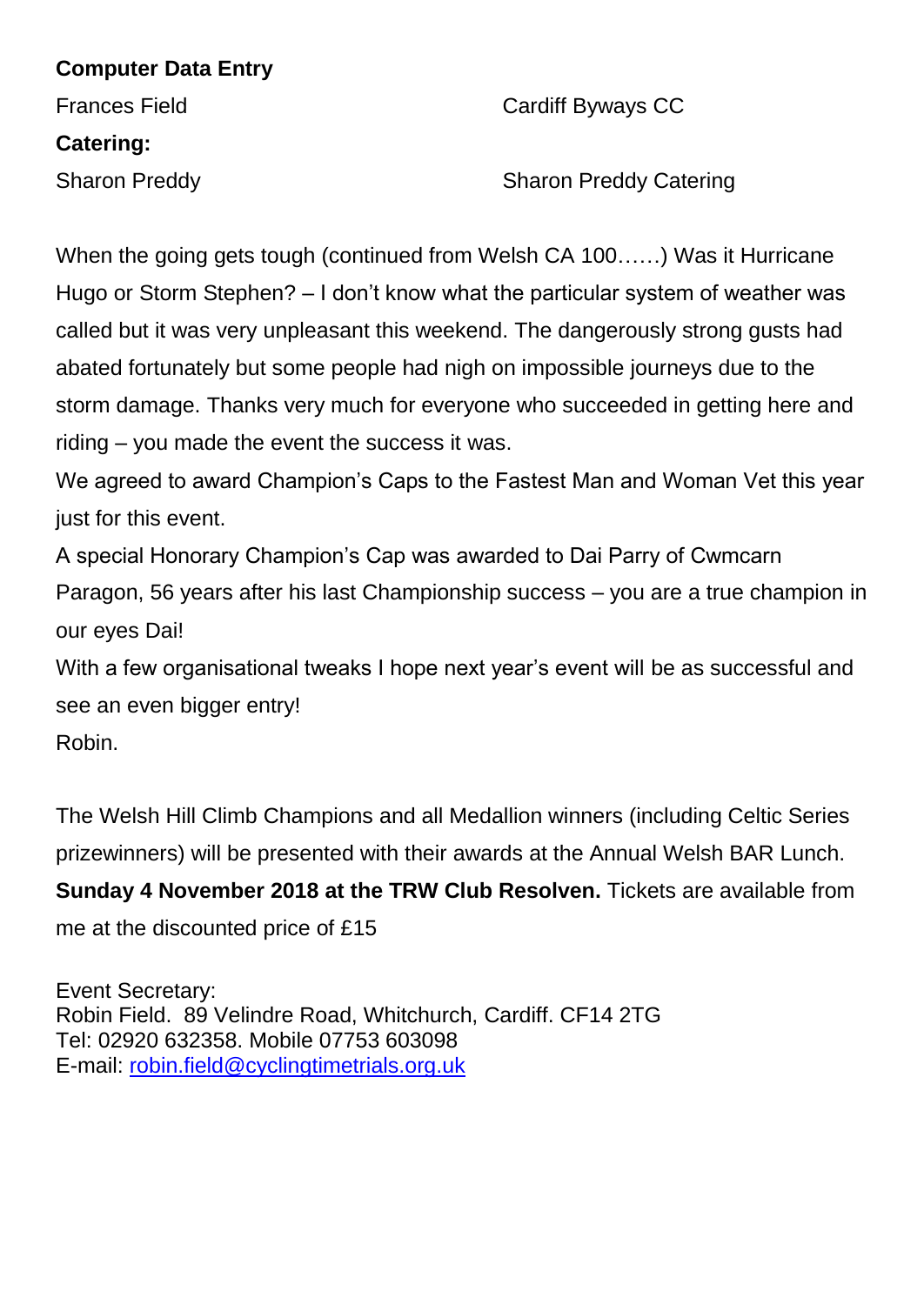| pos | Name                   | club                                 | gender | category | age              | Finish     | Award                    |
|-----|------------------------|--------------------------------------|--------|----------|------------------|------------|--------------------------|
| 1   | Ed Laverack            | JLT Condor                           | Male   | Senior   | 24               | 00:11:55.9 | 1 <sup>st</sup> Male     |
| 2   | Dan Evans              | ASSOS Equipe UK                      | Male   | Senior   | 37               | 00:11:56.3 | 2 <sup>nd</sup> Male     |
| 3   | Sam Lindsay            | 73Degrees CC, WestSide Coaching      | Male   | Senior   | 26               | 00:13:01.0 | 3rd Male                 |
| 4   | Kieran Wynne-Cattanach | Team B38/Underpin Racing             | Male   | Espoir   | 21               | 00:13:06.8 |                          |
| 5   | Hefin Evans            | <b>Bynea Cycling Club</b>            | Male   | Espoir   | 21               | 00:13:26.0 |                          |
| 6   | Mitch Russell          | Energy Cycling Club/Clwb Beicio Egni | Male   | Senior   | 31               | 00:13:34.4 |                          |
| 7   | Phil Stonelake         | <b>Bristol Road Club</b>             | Male   | Veteran  | 43               | 00:13:36.0 | 1 <sup>st</sup> Vet      |
| 8   | Sion Harlow            | VELOFLOW CC                          | Male   | Senior   | 23               | 00:13:38.8 |                          |
| 9   | Chris Mann             | Velotik Racing Team                  | Male   | Junior   | 17               | 00:13:50.1 | 1 <sup>st</sup> Junior   |
| 10  | Ollie Morgan           | <b>Team Echelon</b>                  | Male   | Espoir   | 18               | 00:14:12.5 |                          |
| 11  | William Truelove       | Abergavenny RC                       | Male   | Junior   | 16               | 00:14:15.8 | 2 <sup>nd</sup> Junior   |
| 12  | Samuel Holwill         | Hafren CC                            | Male   | Juvenile | 15               | 00:14:48.2 | 1 <sup>st</sup> Juvenile |
| 13  | Tyler Brennan          | Hafren CC                            | Male   | Espoir   | 19               | 00:14:52.6 |                          |
| 14  | Cynan Smith            | Energy Cycling Club/Clwb Beicio Egni | Male   | Juvenile | 14               | 00:14:59.3 | 2 <sup>nd</sup> Juvenile |
| 15  | Aiden O'Leary          | Rhos-on-Sea CC                       | Male   | Junior   | 18               | 00:15:00.4 | 3rd Junior               |
| 16  | Toby Williams          | Liverpool Phoenix CC (Aintree)       | Male   | Senior   | 25               | 00:15:00.7 |                          |
| 17  | Cai Edwards            | Energy Cycling Club/Clwb Beicio Egni | Male   | Junior   | 17               | 00:15:01.0 |                          |
| 18  | Rob Jones              | Cardiff Ajax CC                      | Male   | Veteran  | 42               | 00:15:23.7 |                          |
| 19  | Oliver Rowlands        | Newport Phoenix CC                   | Male   | Junior   | 17               | 00:15:24.3 |                          |
| 20  | Ben Woodland           | North Devon Wheelers                 | Male   | Juvenile | 15               | 00:15:29.8 | 3rd Juvenile             |
| 21  | Robert Williams        | Cwmcarn Paragon Road Club            | Male   | Senior   | 28               | 00:15:34.6 |                          |
| 22  | Rebecca Richardson     | Hafren CC                            | Female | Senior   | 32               | 00:15:34.7 | 1st Woman                |
| 23  | Nicola Juniper         | <b>Team Echelon</b>                  | Female | Senior   | 37               | 00:15:35.8 | 2 <sup>nd</sup> Woman    |
| 24  | Tom Cooling            | Monmouthshire Wheelers               | Male   | Senior   | 32               | 00:15:42.4 |                          |
| 25  | Huw Spacey             | Harrogate Nova CC                    | Male   | Veteran  | 46               | 00:15:50.9 |                          |
| 26  | Illi Gardner           | VELOFLOW CC                          | Female | Espoir   | 19               | 00:15:53.0 | 3rd Woman                |
| 27  | Iwan Morton            | Abergavenny RC                       | Male   | Veteran  | 42               | 00:15:53.7 |                          |
| 28  | Luke Protheroe         | Merthyr CC                           | Male   | Junior   | 17 <sup>17</sup> | 00:16:05.8 |                          |
| 29  | Richard Harris         | Cwmcarn Paragon Road Club            | Male   | Veteran  | 44               | 00:16:24.5 |                          |
| 30  | Jessica Evans          | ASSOS Equipe UK                      | Female | Senior   | 39               | 00:16:43.6 |                          |
| 31  | Osian Craig            | Energy Cycling Club/Clwb Beicio Egni | Male   | Espoir   | 20               | 00:16:48.6 |                          |
| 32  | George Comins          | Newport Phoenix CC                   | Male   | Junior   | 18               | 00:16:50.4 |                          |
| 33  | Jack Ramsbottom        | West Wales Cycle Racing Team         | Male   | Juvenile | 15               | 00:16:55.5 |                          |
| 34  | Garry Ellis            | Energy Cycling Club/Clwb Beicio Egni | Male   | Veteran  | 51               | 00:17:05.4 |                          |
| 35  | Andrew Martin          | Port Talbot Whs CC                   | Male   | Veteran  | 42               | 00:17:23.1 |                          |
| 36  | Richie Johnson         | Abergavenny RC                       | Male   | Veteran  | 46               | 00:17:29.6 |                          |
| 37  | Sam Hay                | Cwmcarn Paragon Road Club            | Male   | Junior   | 17               | 00:17:30.8 |                          |
| 38  | Tim Strang             | Clwb Seiclo Caron                    | Male   | Veteran  | 64               | 00:17:32.4 |                          |
| 39  | Carol Bridge           | Rhondda Triathlon Club               | Female | Senior   | 34               | 00:17:41.2 |                          |
| 40  | Clare Good             | www.realteam.co.uk                   | Female | Senior   | 28               | 00:17:43.7 |                          |
| 41  | Steve Hurley           | Virtual Cycling Club                 | Male   | Veteran  | 58               | 00:18:07.2 |                          |
| 42  | Ryu Roberts-Hayamizu   | Maindy Flyers Youth Cycling          | Male   | Juvenile | 12               | 00:18:21.8 |                          |
| 43  | Lawrence Cronk         | Team CRANC                           | Male   | Senior   | 31               | 00:18:31.5 |                          |
| 44  | Morgan Lloyd           | Towy Riders Cycle Club               | Male   | Juvenile | 13               | 00:18:32.1 |                          |
| 45  | Louis Hay              | Cwmcarn Paragon Road Club            | Male   | Juvenile | 15               | 00:18:32.4 |                          |
| 46  | Allan Hodgson          | Newport Phoenix CC                   | Male   | Veteran  | 50               | 00:19:13.4 |                          |
| 47  | Philip Thomas          | Rhondda Triathlon Club               | Male   | Senior   | 38               | 00:20:08.0 |                          |
| 48  | Rachael Tyers          | Penzance Wheelers CC                 | Female | Veteran  | 48               | 00:20:16.7 | 1 <sup>st</sup> WVet     |